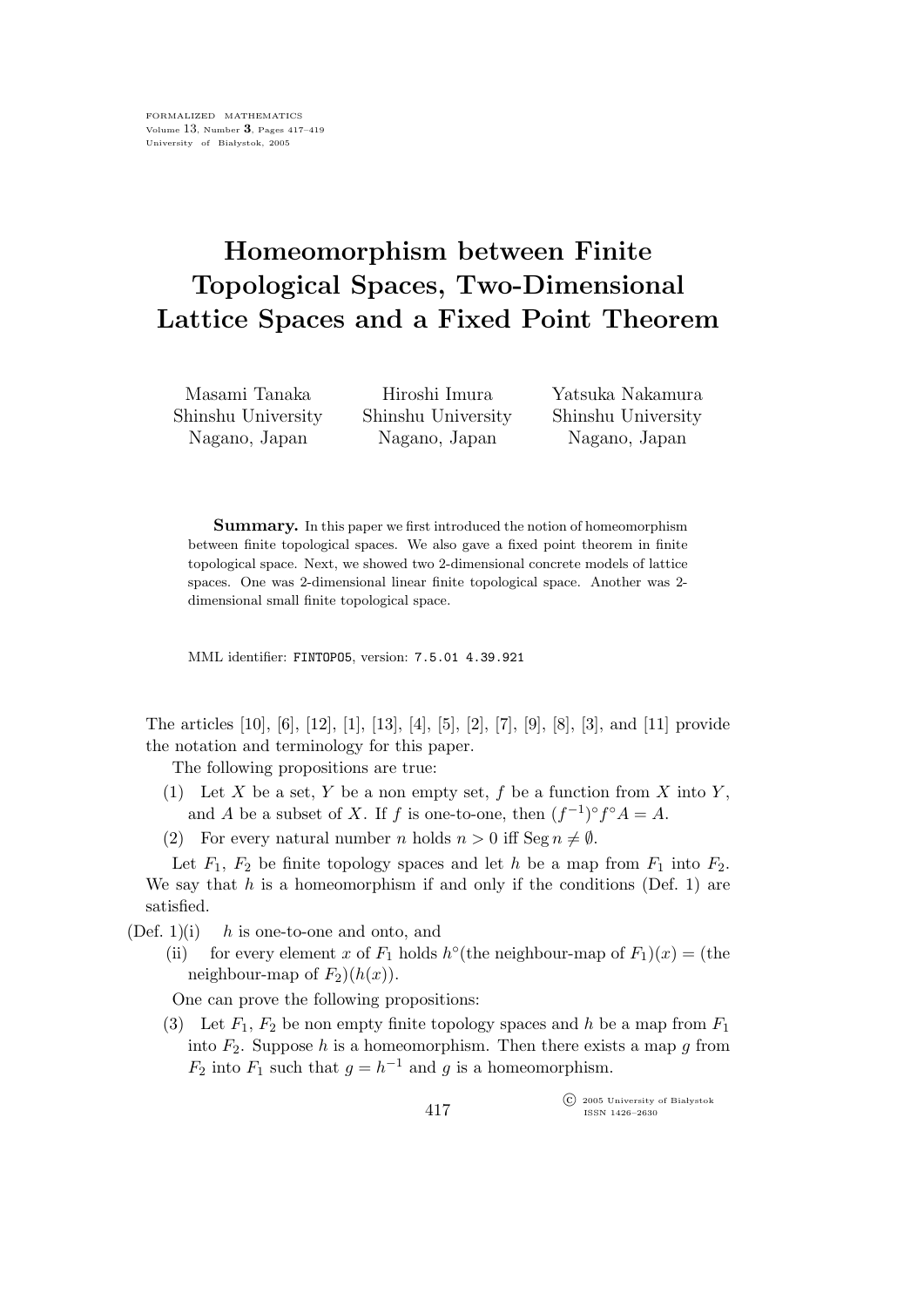## 418 masami tanàna mandritry ny taona 2008–2014. Ila

- (4) Let  $F_1$ ,  $F_2$  be non empty finite topology spaces, h be a map from  $F_1$  into  $F_2$ , *n* be a natural number, *x* be an element of  $F_1$ , and *y* be an element of  $F_2$ . Suppose h is a homeomorphism and  $y = h(x)$ . Let z be an element of  $F_1$ . Then  $z \in U(x, n)$  if and only if  $h(z) \in U(y, n)$ .
- (5) Let  $F_1$ ,  $F_2$  be non empty finite topology spaces, h be a map from  $F_1$  into  $F_2$ , n be a natural number, x be an element of  $F_1$ , and y be an element of  $F_2$ . Suppose h is a homeomorphism and  $y = h(x)$ . Let v be an element of  $F_2$ . Then  $h^{-1}(v) \in U(x, n)$  if and only if  $v \in U(y, n)$ .
- (6) Let n be a non zero natural number and f be a map from  $FTSL(1(n))$ into  $FTSL1(n)$ . If f is continuous 0, then there exists an element p of FTSL1(*n*) such that  $f(p) \in U(p, 0)$ .
- (7) Let T be a non empty finite topology space, p be an element of T, and k be a natural number. If T is filled, then  $U(p, k) \subseteq U(p, k + 1)$ .
- (8) Let T be a non empty finite topology space,  $p$  be an element of T, and k be a natural number. If T is filled, then  $U(p, 0) \subseteq U(p, k)$ .
- (9) Let n be a non zero natural number,  $j_1, j, k$  be natural numbers, and p be an element of FTSL1(n). If  $p = j_1$ , then  $j \in U(p, k)$  iff  $j \in \text{Seg } n$  and  $|j_1 - j| \leq k + 1.$
- (10) Let  $k_1$ ,  $k_2$  be natural numbers, n be a non zero natural number, and f be a map from  $FTSL1(n)$  into  $FTSL1(n)$ . Suppose f is continuous  $k_1$ and  $k_2 = \lceil \frac{k_1}{2} \rceil$  $\frac{\varepsilon_1}{2}$ . Then there exists an element p of FTSL1(n) such that  $f(p) \in U(p, k_2)$ .

Let n, m be natural numbers. The functor  $Nbdl2(n, m)$  yields a function from  $\left[\text{Seg } n, \text{Seg } m\right]$  into  $2^{\left[\text{Seg } n, \text{Seg } m\right]}$  and is defined by:

(Def. 2) For every set x such that  $x \in [\text{Seg } n, \text{Seg } m]$  and for all natural numbers i, j such that  $x = \langle i, j \rangle$  holds  $(Nbdl2(n, m))(x) = [Nbdl1(n))(i),$  $(Nbold1(m))(j)$ :

Let n, m be natural numbers. The functor  $FTSL2(n, m)$  yielding a strict finite topology space is defined as follows:

(Def. 3)  $\text{FTSL}(n, m) = \langle \mathfrak{i} \operatorname{Seg} n, \operatorname{Seg} m \mathfrak{j}, \text{Nbdl}(n, m) \rangle.$ 

Let n, m be non zero natural numbers. One can verify that  $FTSL2(n, m)$  is non empty.

We now state three propositions:

- (11) For all non zero natural numbers n, m holds  $FTSL2(n, m)$  is filled.
- (12) For all non zero natural numbers n, m holds  $FTSL2(n, m)$  is symmetric.
- (13) For every non zero natural number n holds there exists a map from  $FTSL2(n, 1)$  into  $FTSL1(n)$  which is a homeomorphism.

Let n, m be natural numbers. The functor  $Nbds2(n, m)$  yielding a function from  $\left[\operatorname{Seg} n, \operatorname{Seg} m\right]$  into  $2^{\left[\operatorname{Seg} n, \operatorname{Seg} m\right]}$  is defined by: